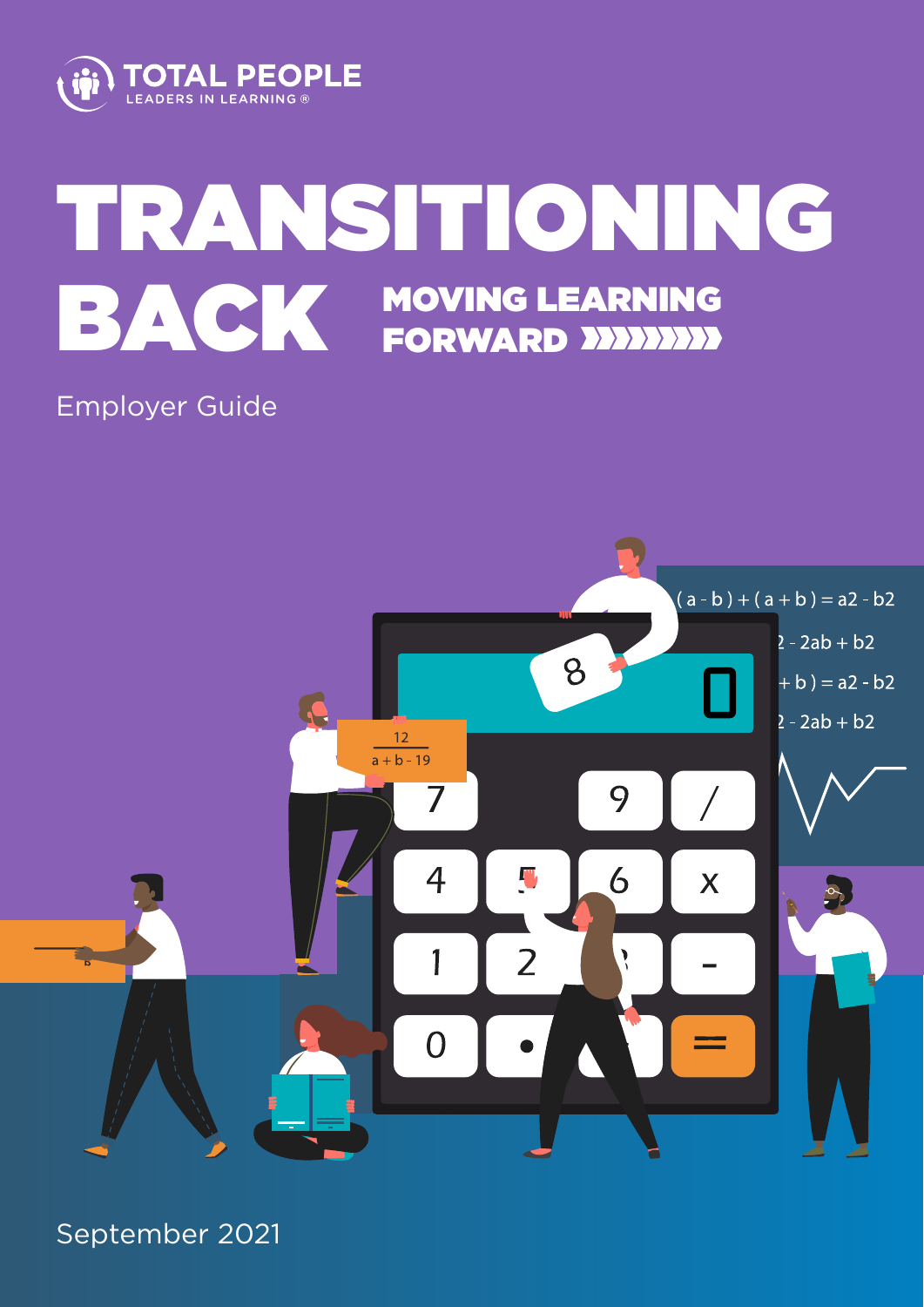# **Total People we're ready for learning**

#### **Supporting our learners**

At Total People, we have continued to support learners with their training and studies throughout the pandemic.

We are pleased to say that all our sites and facilities are fully open. We will continue to deliver our successful blended learning model, which combines online learning and site-based training.

We're using OneFile (our virtual learning environment) to deliver learning and have introduced Microsoft Teams meetings and webinars across our programmes.

The feedback from learners has been very positive with a significant number enjoying, and benefiting from, these new approaches.





#### **Returning to workshops and classrooms**

We've completed a rigorous assessment and approval process so we can open our sites safely and in full accordance with all government guidelines.

Everyone's wellbeing and safety is at the heart of our plans and we've been thorough in preparing sites, and organising learning, so that learners and staff are confident they can work well and safely.

We've made hand sanitisers and hand washing facilities readily available especially around entrances and exits. We've also increased ventilation in classrooms and work spaces.

If you have any concerns about a specific location and learning environment we'll be happy to provide you with further details including the site induction procedure.